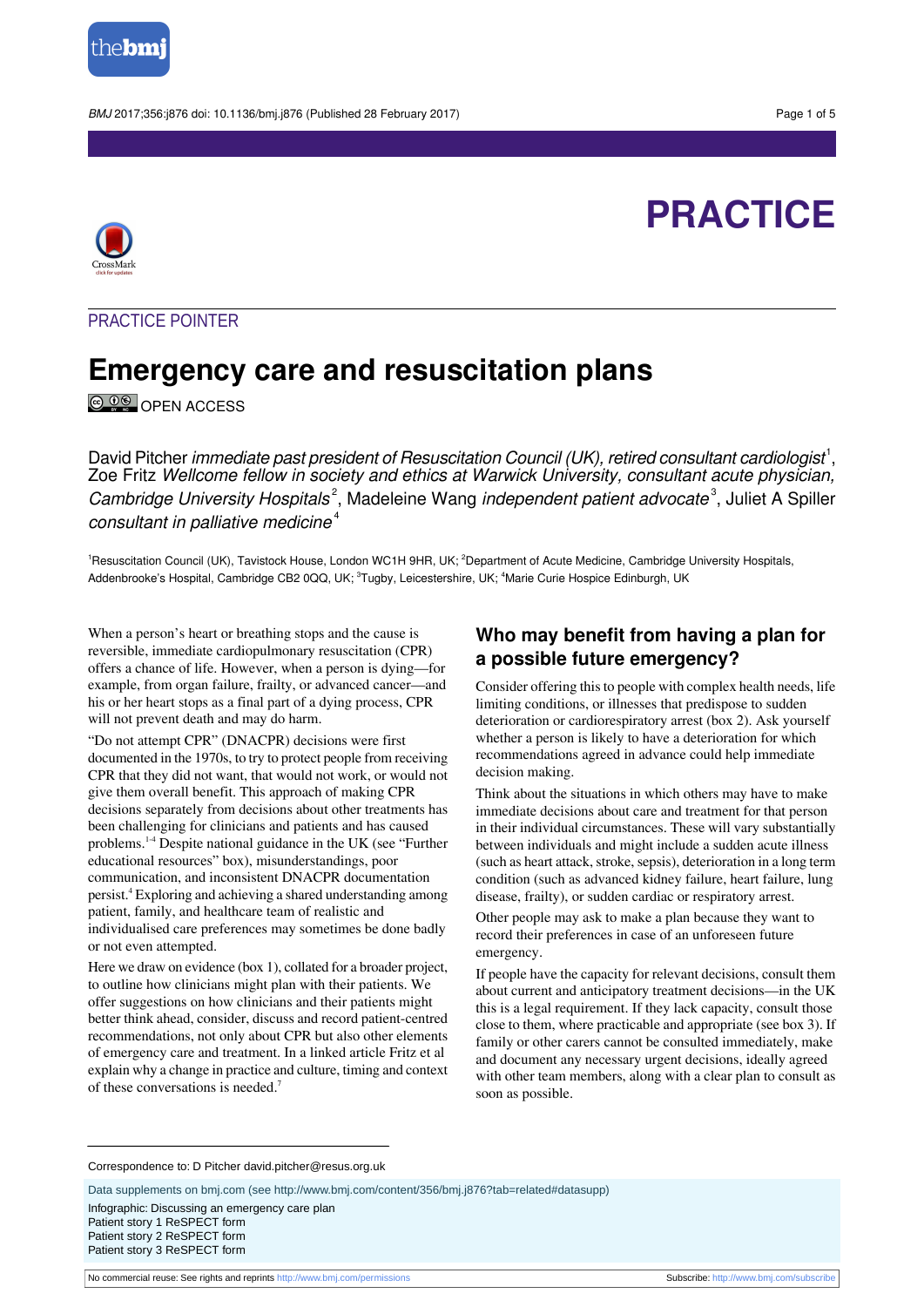#### **What you need to know**

- **•** An emergency care plan allows clinicians to discuss and record patient preferences in advance, not only regarding cardiopulmonary resuscitation, but all aspects of care and treatment in an emergency
- **•** An emergency care plan provides recommendations for care and treatment for future scenarios when people might not have the capacity to communicate their preferences
- **•** Tailor the emergency care plan to consider the most likely individual situations, such as a sudden acute illness, deterioration in a long-term condition, or sudden cardiac or respiratory arrest

### **Box 1: Sources of evidence**

This article draws on an evidence synthesis,<sup>4</sup> two systematic reviews,<sup>56</sup> and consensus discussions in a group of stakeholders covering a broad range of care settings and specialties. These stakeholders included nurses, patient representatives, ambulance clinicians, and doctors, who together have developed the ReSPECT process in the UK.<sup>7</sup> The principles described are applicable more generally to discussions about advance planning for future emergencies.

### **Box 2: Some triggers for discussing emergency care plans**

- **•** Requests by the people themselves
- **•** Recognition of long term or complex medical needs—discussions can be started in hospital clinics and wards as well as in general practice
- **•** Diagnosis of a life limiting condition—recognition that end-of-life care will be needed
- **•** Admission to hospital, especially with an acute illness of any kind
- **•** Admission to a care home or nursing home
- **•** Identified risk of acute deterioration, cardiac arrest, or death

### **Box 3: What to do when people lack capacity for making decisions about emergency care plans**

- Discussion with family or other representatives should follow a similar sequence to discussion with a patient (see within "How to have a better conversation")
- **•** Try to establish the choices that the person would have made if they had capacity; find out if they have an advance care plan or advance statement recording their preferences, or a legally binding instruction such as an Advance Decision to Refuse Treatment (England & Wales)
- **•** Help the family to understand their role: to advise the healthcare team what the patient would have been likely to decide, had he or she had capacity, and what they believe to be in the patient's best interests, but not to make clinical decisions
- The senior responsible clinician has ultimate responsibility to make decisions in the person's best interests or for their overall benefit
- It is common for relatives to feel that they are being asked to make decisions: take care to avoid this. Explain clearly and exactly how you are asking relatives to help you make the right decision for the patient, and remember to reinforce the same message afterwards, because at these stressful times families often forget or misinterpret what has been said to them

In the UK, the exception to this is if someone has been appointed as legal proxy with powers to make decisions about life sustaining treatment: that person's decisions must be viewed as binding, aslong asthey clearly serve the patient's best interests.

### **What is the difference between an emergency care plan and an advance or anticipatory care plan?**

Emergency care plans provide concise, relevant, rapidly accessible clinical recommendations for use in an emergency. Advance or anticipatory care plans are more detailed, often completed by the patient, and may focus specifically on end-of-life care. The two plans are complementary; they may be developed together, or completion of one may prompt consideration of the other. If your patient has or is making an advance care plan, suggest also developing an emergency plan. If you are developing an emergency plan during an acute illness, consider whether a more detailed advance or anticipatory care plan is needed or wanted at that time, or may be needed or wanted later.

### **How to have a better conversation Consider timing**

Qualitative studies suggest that conversations are best initiated when people are relatively well with time to discuss treatment options and consider their preferences before a crisis occurs.<sup>8</sup> Ideally, discussion will involve a health professional who knows the person well. For many, the community healthcare team will be best-placed to initiate a conversation about an emergency care plan. In some instances, further conversations or liaison with other professionals such as hospital specialists or palliative care teams may be needed. Give people ample opportunity for discussion.

### **Frame a conversation**

Explain to the patient that the aim is to produce recommendations which can guide immediate decision making in a future emergency in which the person does not have the ability or capacity to make or express choices. A succinct emergency care plan can provide rapidly accessible information about a person's condition, preferences, and agreed recommendations for care. This helps professionals faced with an emergency to make immediate decisions and deliver appropriate, desired care to a person who has lost capacity to make or express choices. Avoid jargon. Don't assume that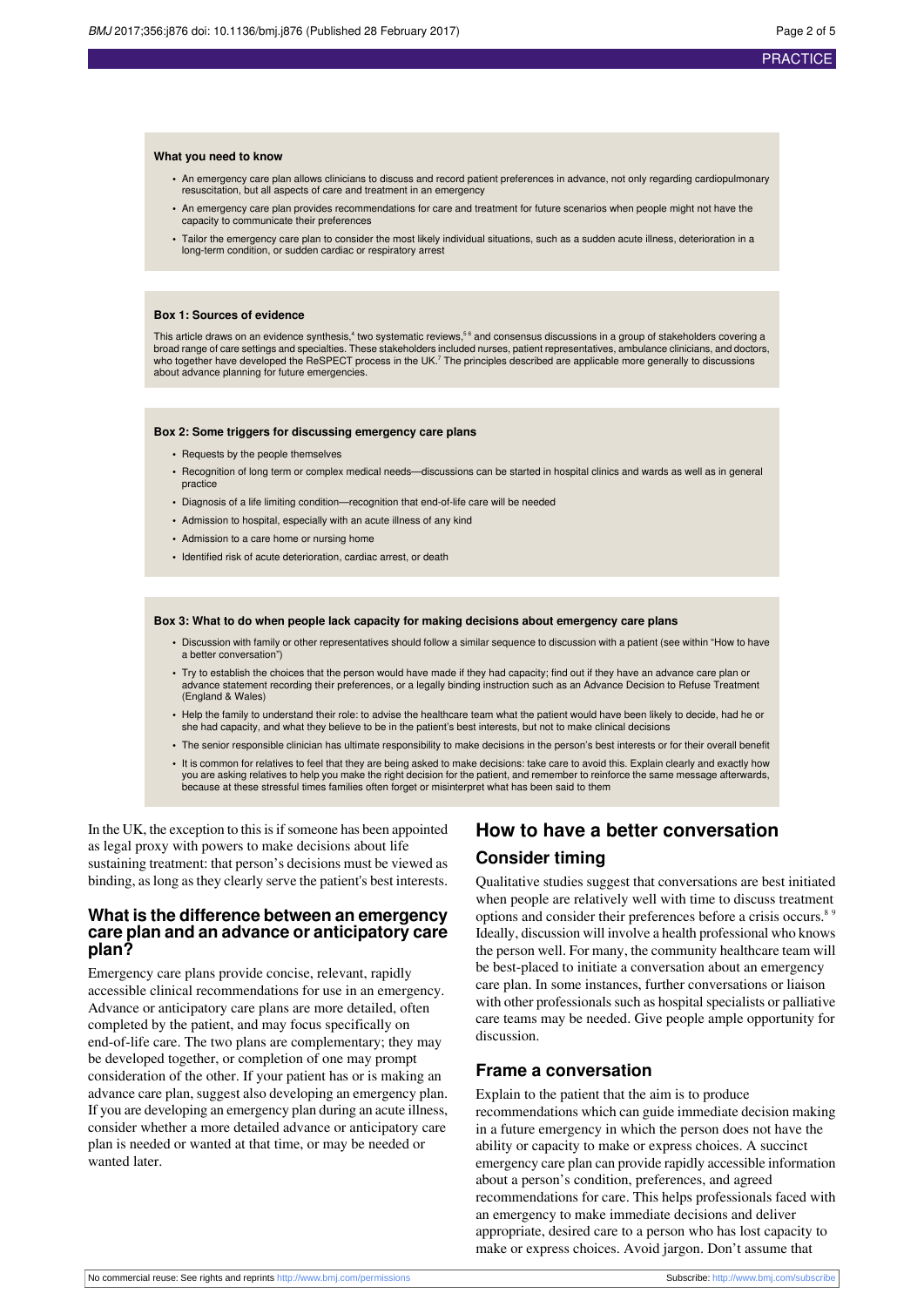patients or families understand why making a plan is needed. Families have told us that they did not understand why clinicians were so keen to record a decision about CPR for patients who were dying or critically ill.

Give balanced information and advice. Avoid terms such as "futility" and "ceiling of treatment," which can undermine people's confidence and compromise discussion if they interpret these as meaning that nothing more can or will be done. Discuss treatment to be given, not just treatment to be withheld; this improves the nature of conversations.<sup>10</sup>

A mixed methods study found that including a recommendation whether to attempt CPR within overall goals of care (rather than on a separate DNACPR form) is associated with improved patient care and a reduction in misunderstandings associated with DNACPR.<sup>10</sup>

Therefore, it may be helpful not to focus only on CPR, or cardiac arrest, or completing a form. Instead, talk with patients about:

- **•** What might be ahead for them
- **•** What matters most to them,
- **•** What their values are
- **•** Which realistic treatment and care options may help or not help them.

When you come to discussing CPR:

- **•** Avoid overemphasising brutality: one relative said that several doctors told her CPR would involve "jumping up and down on the ribs, maybe causing fractures … giving electric shocks … putting needles in." She said it was "as if this is what they had all been taught to say."
- **•** Quoting average survival rates can be misleading. The chance of survival from cardiorespiratory arrest ranges from zero to almost 100%, according to each person's individual condition and the circumstances of the event. Discussion should focus on the person's own chance of survival, given his or her clinical condition. Clinicians advising a person admitted to hospital may consider using a score to predict the chance of neurologically intact survival $11$  if this outcome matches that person's values. Remember that people often have unrealistic expectations, in part due to television portrayals of CPR.<sup>12</sup>

The points below may help clinicians to progress a conversation. *Start* by discussing the person's understanding of his or her condition and circumstances, and correcting any misunderstandings or unrealistic expectations.

*Explain* that people have different views about types of treatment that they would want if they were suddenly ill and could not make choices. Establishing people's views and making recommendationsin advance can help to ensure that they get the best treatment.<sup>13</sup>

*Explore what aims of treatment are important to them* in their situation:

- **•** Some people want to consider all treatments to try to sustain life
- **•** For others comfort is the priority
- Many will want a balance between these—the type of scale shown in the infographic can sometimes facilitate this part of the conversation.

*Explore what is important to them for the future*. For example, this may be independent mobility, communicating with friends and family, the ability to read or ability to listen to music, being cared for at home.

*Discuss any realistic treatments*that could help achieve their aims and decide together what recommendations to record. These might refer both to treatments that they would like to be considered for and those that they would not want.

*Discuss CPR* in the context of prognosis, goals of care, and other treatment choices.<sup>14</sup>

- **•** If there is a realistic possibility that CPR would restart their heart and breathing, explain its chances of restoring a length and quality of life that they would want, and record the resulting agreed recommendation.
- **•** If there is no realistic likelihood that CPR will work, because the person dying from an advanced and irreversible condition,<sup>15</sup> explain this sensitively unless to do so would cause harm.
- **•** If a person with a life limiting condition wants to die at home, document this and, after explaining the need for it, record a recommendation not to attempt CPR. If relevant, discuss and record circumstances (if any) in which the person would want to be taken to hospital.

### **Recording preferences and recommendations**

Having identified goals of care and the patient's preferences, decide together what clinical recommendations to record. Ensure that you record recommendations in clear, unambiguous language that will be understood easily by those needing to read them in an emergency—such as an ambulance clinician, nurse, or out-of-hours doctor who may not have met the person before.

In the UK an emergency care plan is not an "order" and is not legally binding; this may not be the case in some other countries. Nevertheless, a clinician responding to an emergency will need to be able to justify overruling previously agreed and documented recommendations. Box 4 gives suggestions on when to review recommendations

ReSPECT is a new emergency care plan developed in the UK to support conversations and record recommendations arising from discussion between clinician and patient or those close to the patient. Box 5 lists three hypothetical scenarios for recording of emergency care plans, and the data supplements show the completed ReSPECT forms. Such a summary plan should remain with the patient. Further information about the ReSPECT process can be accessed at [www.respectprocess.org.uk](http://www.respectprocess.org.uk).

### **Children and young people**

The same principles can be used for people of all ages (see box 6).

### **Specific challenges**

*Communication—*People welcome these conversations, but they can be delicate, requiring acknowledgment of mortality. Members of the public have emphasised that specific training is important to support clinicians in developing the necessary skills; they would welcome mandatory sessions, perhaps alongside CPR training. Interviews with elderly patients suggest that it can be helpful to discuss desired outcomes rather than focusing on specific treatments.<sup>16</sup>

*Avoiding discrimination—*Advanced age or a disability on their own are not appropriate reasons for recommending withholding potentially life sustaining treatment.<sup>17</sup> Discrimination may occur also if a person is subjected to CPR with no realistic chance of benefit, simply because they are younger or because of an assumption that they would want this.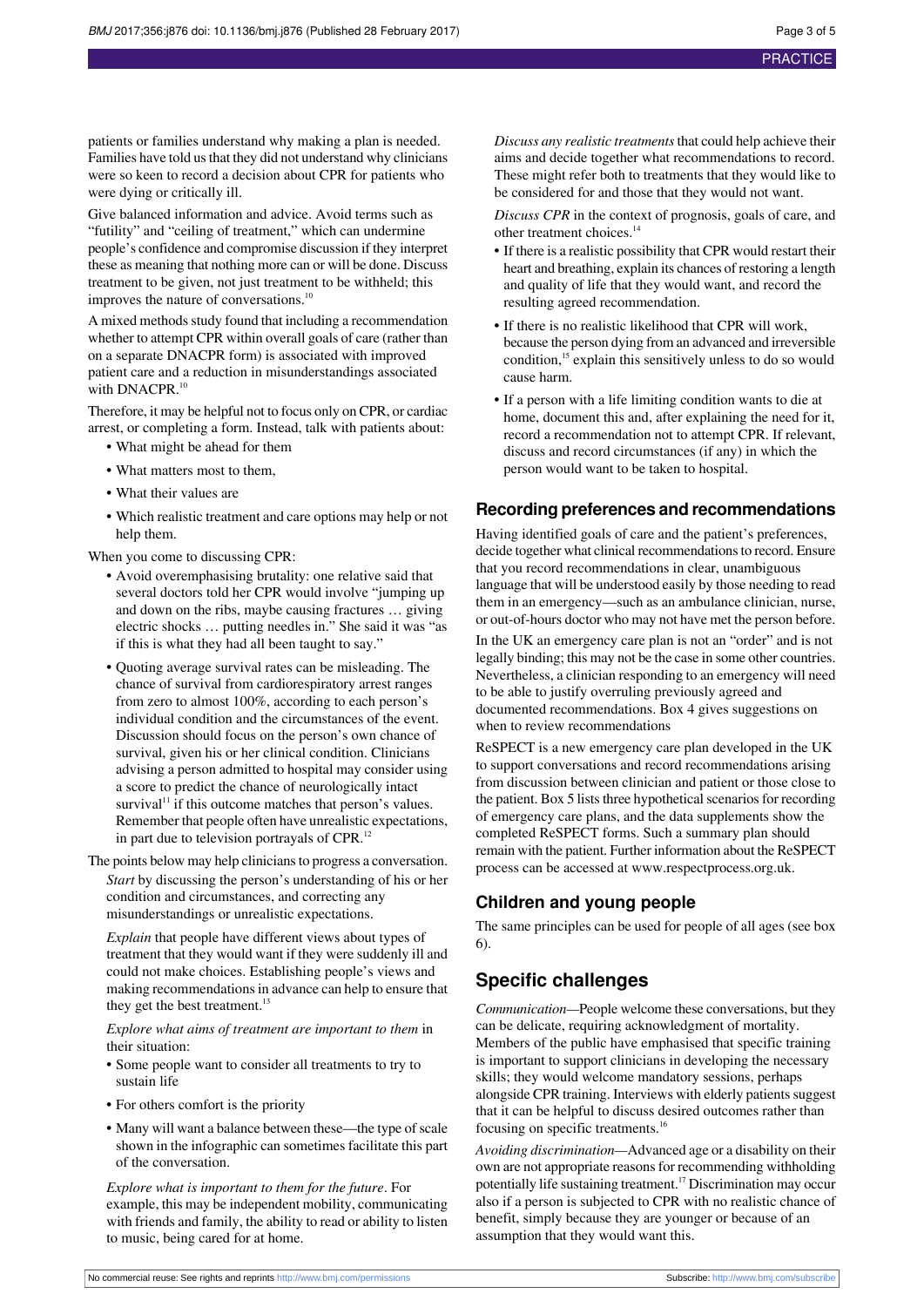### **Box 4: When should documentation be reviewed?**

- **•** If the person or close family or friends request this
- **•** If the person's condition changes
- **•** If the person moves from one care setting to another (including in-hospital transfer, such as to or from intensive care)

Frequency of review should be planned according to each person's individual situation (frequent review for an acute illness but not usually for an advanced, irreversible, and terminal illness). A fixed review or expiry interval risks encouraging insufficiently frequent review for some people, and inadvertent expiry (leading to disregard of the recommendations) for some whose recommendations needed no review.

#### **Box 5: Patient stories**

#### Patient story 1

A 92-year-old lady is physically and mentally well and independent. She develops pneumonia and is admitted to hospital. ReSPECT is discussed with her. She is clear that, while she would like to continue living, she would only want to do so if she can remain independent. She does not want to "end up in a home" or be unable to do things for herself. She says explicitly "I don't want a lingering death; when my time has come, it's come.

The doctor emphasises that that they hope that treatment with antibiotics will clear her infection, but that "An infection like this is always a bit of a risk for someone of your age." It's possible that she could get worse before the antibiotics start to take effect. He discusses the possible option, if she gets worse and is struggling badly with her breathing, to move her to the intensive care unit (ICU) for treatments such as high-flow oxygen or possibly to consider "using a machine to help her lungs for a bit.

After further explanation of what would be involved, she decides that she would be willing to go to ICU for treatment but would not want "invasive" ventilation. She and the doctor agree that if she became worse and it became apparent that she was not going to recover, or that she would end up in a very dependent state, they could stop trying to cure her infection and concentrate on treatments to make sure that she was comfortable. The doctor explains also that, if she got worse and died, her heart and breathing would stop as part of the natural process of dying, and trying to start them again wouldn't prevent her death. She is quick to say that she "certainly wouldn't want to be resuscitated" if this happened. The ReSPECT form is completed (see supplementary ReSPECT form 1 at [www.bmj.com/content/bmj/356/](http://www.bmj.com/content/bmj/356/bmj.j876/related#datasupp) [bmj.j876/related#datasupp\)](http://www.bmj.com/content/bmj/356/bmj.j876/related#datasupp).

In the event, she improves with antibiotic treatment and chest physiotherapy and is discharged home after 5 days. On discharge, the conversations about ReSPECT are revisited, and her preferences are unchanged. The agreed clinical recommendations are therefore communicated to her GP and she is offered the ReSPECT form to keep with her, so that it will be available immediately if she has a further sudden health problem.

#### Patient story 2

A 51-year-old woman has advanced, metastatic pancreatic cancer. She understands that she is not expected to live for more than about 6 months. Palliative chemotherapy was complicated by a severe urinary tract infection, treated in hospital, and she decided that she did not want any more chemotherapy. After this, she told her GP also that she didn't want to go back into hospital "unless it was absolutely necessary." The GP asks what she means: would she want to go back if she had another severe infection and might die from it?

"No", she says. She would want to have treatment at home and, whilst she was willing to be given antibiotics at home for another infection, she would want the main focus of her treatment to be on ensuring her comfort, not trying to prolong her life for perhaps a few weeks or a few days. ReSPECT is discussed with her, and a form completed (see ReSPECT form 2 at [www.bmj.com/content/bmj/356/bmj.j876/related#](http://www.bmj.com/content/bmj/356/bmj.j876/related#datasupp) [datasupp\)](http://www.bmj.com/content/bmj/356/bmj.j876/related#datasupp). Some drugs, including an opiate, are left in the house as a "just in case" pack.

Two weeks later she develops breathlessness and pain, and becomes confused. Her family call 999; an ambulance first-responder arrives, asks if she has a ReSPECT form and is shown it. As there was a clear plan for her to be treated at home, he does not call for an ambulance,<br>and helps the family to contact her palliative care nurse, so that she can receive ongoing care and support for her and her family.

#### Patient story 3

A 48-year-old man with cerebral palsy and epilepsy has recurrent admissions for aspiration pneumonia, sometimes requiring admission to the intensive care unit (ICU); sometimes these admissions have been brief; sometimes it has been difficult to wean him off the ventilator. His GP has a ReSPECT conversation with him about what is important to him; it is clear that he enjoys life and, although he has found the<br>Iong recovery periods following ICU admissions arduous, he would do it again. A ReSP recommendation for full, active treatment in the event of further pneumonia A ReSPECT form is completed, recording an agreed recommendation for full, active treatment in the event of further pneumonia (see ReSPECT form 3 at [www.bmj.com/content/bmj/356/bmj.](http://www.bmj.com/content/bmj/356/bmj.j876/related#datasupp) [j876/related#datasupp\)](http://www.bmj.com/content/bmj/356/bmj.j876/related#datasupp); details are communicated to the local hospital.

When he has a prolonged seizure a few months later, the paramedics follow the recommendations on his ReSPECT form and take him to the emergency department, telephoning his emergency contacts from the ambulance. The emergency physicians read the ReSPECT form, make sure that he has full supportive care during his post-ictal phase, and assess and treat him for recurrent aspiration. This requires admission to the ICU for a brief period of ventilation, after which he recovers, is discharged and continues to enjoy life.

#### **Box 6: Emergency care plans for infants, children, and young people**

- **•** Some clinicians may be unfamiliar with complex, potentially life limiting conditions that can affect infants, children, or young people. In such situations an emergency care plan can provide:
- **–** A clear, succinct record of the person's preferences and agreed recommendations for his or her care in an emergency
- **–** A familiar format that is complementary to more comprehensive documents such as the Child & Young Person's Advance Care Plan [\(cypacp.nhs.uk\)](http://cypacp.nhs.uk)
- **•** A plan with the format used for adults may help to provide continuity when a young person transfers from paediatric to adult care
- **•** Preferences will commonly be captured from several people, usually focused through discussions with those holding parental responsibility
- **•** Whenever possible, children and young people should be consulted and their views included in recorded preferences
- **•** Children and young people who are competent to make choices about their emergency care should be given the chance to lead these discussions

*Adopting a patient's perspective—*When discussing life-sustaining treatments and their chance of success, define success from the person's perspective, not in terms of what you

(or those close to the patient) might consider an acceptable duration of survival or quality of life. Help people to express realistic preferences for their future care and treatment in a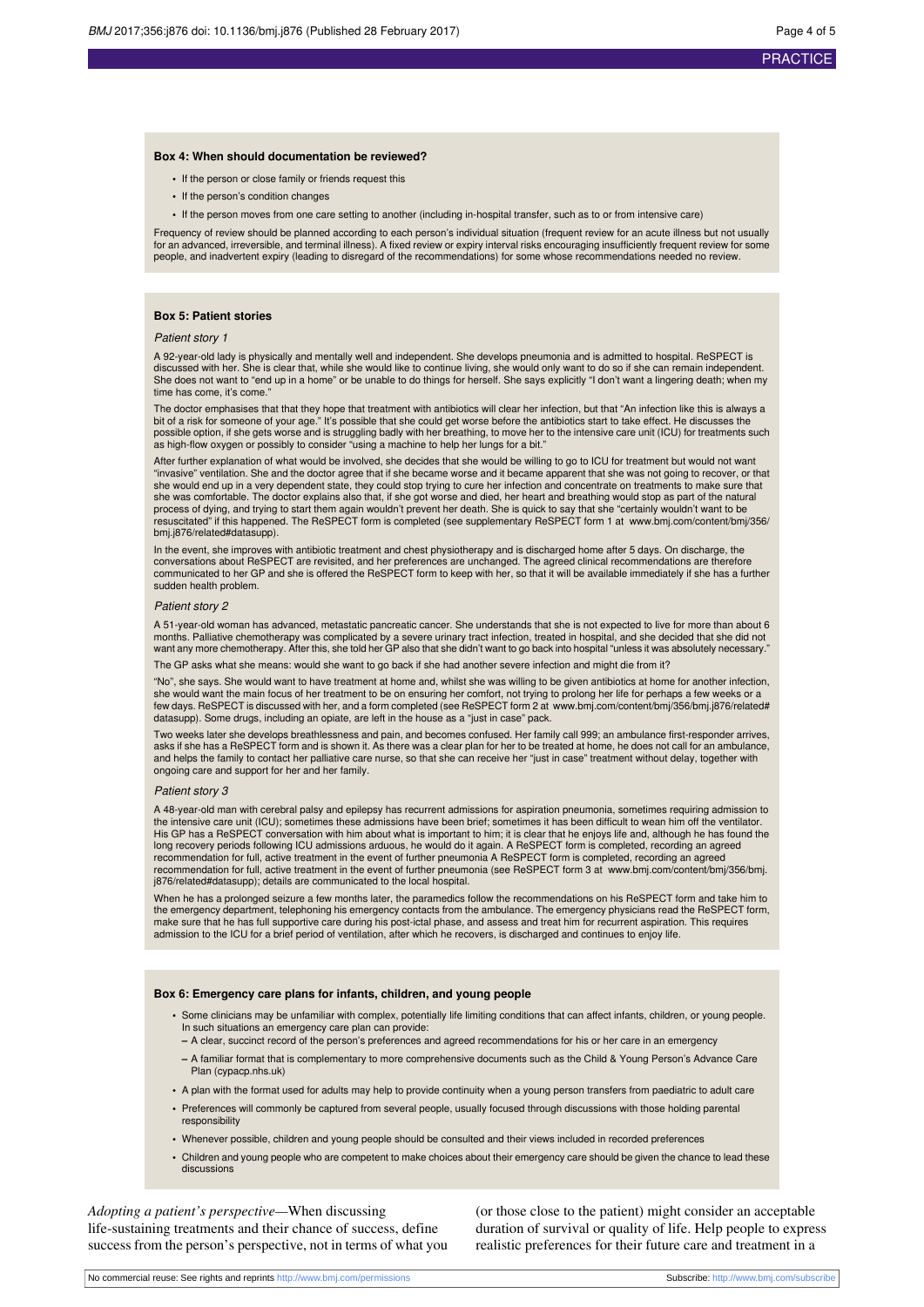future emergency and to understand that these cannot be used to demand specific treatments.

*Uncertainty*—Many clinical situations involve some uncertainty. Where this exists, be open and honest. Patients and those close to them need support to cope with uncertainty. If you do not feel competent to do this, seek help from a colleague who does. Explore training opportunities to improve your skills and confidence for future occasions.

*Resolving disagreement—*Provide further explanation (involving experienced colleagues if necessary) to try to achieve shared understanding of the basis for proposed recommendation(s) and agree a shared decision. If disagreement persists, offer and arrange a second opinion before recording any recommendations. Record only agreed recommendations on an emergency care plan. Document details of all discussions in the person's health record, including details of any disagreement. Where there is persistent disagreement over critical elements of care or treatment, legal advice may be needed.

Contributors: Peter-Marc Fortune, associate clinical head of Royal Manchester Children's Hospital and president of the Paediatric Intensive Care Society, reviewed the manuscript and drafted the content of box 5. Peter Davies, general practitioner, Halifax, and Care Quality Commission regional advisor in general practice, North of England provided some initial suggestions for the manuscript content. Competing interests: All authors and contributors have been involved in the RESPECT project. This is a collaborative project, facilitated by the Resuscitation Council (UK). As part of the project we have produced new documentation to support emergency care planning for patients in the UK. As members of the Resuscitation Council (UK), DP and ZF have conducted promotion of and education in high quality resuscitation and received travel and accommodation expenses for these activities. ZF has also received research grants to evaluate emergency care plans. JAS has worked for Marie Curie, NHS Scotland, and Scottish Government on DNACPR policy and advance care plans, and received travel and accommodation expenses for these activities.

Provenance and peer review: Commissioned; externally peer reviewed. Patient consent not required (patients hypothetical).

Fritz Z, Fuld J. Ethical issues surrounding do not attempt resuscitation orders: decisions discussions and deleterious effects. J Med Ethics 2010;36:593-7. [doi:10.1136/jme.2010.](http://dx.doi.org/10.1136/jme.2010.035725) [035725](http://dx.doi.org/10.1136/jme.2010.035725)[pmid:20675736](http://www.ncbi.nlm.nih.gov/pubmed/?term=20675736).

- 2 National Confidential Enquiry into Patient Outcome and Death (NCEPOD). Time to Intervene. NCEPOD. London 2012. [www.ncepod.org.uk/reports.html](http://www.ncepod.org.uk/reports.html).
- Beed M, de Beer T, Brindley PG. Two decades of British newspaper coverage regarding do not attempt cardiopulmonary resuscitation decisions: Lessons for clinicians. Resuscitation 2015;86:31-7. [doi:10.1016/j.resuscitation.2014.10.002](http://dx.doi.org/10.1016/j.resuscitation.2014.10.002)[pmid:25449344](http://www.ncbi.nlm.nih.gov/pubmed/?term=25449344).
- 4 Perkins GD, Griffiths F, Slowther A-M, et al. Do-not-attempt-cardiopulmonary-resuscitation decisions: an evidence synthesis. Health Serv Deliv Res 2016;4.
- 5 Field RA, Fritz Z, Baker A, Grove A, Perkins GD. Systematic review of interventions to improve appropriate use and outcomes associated with do-not-attempt-cardiopulmonary-resuscitation decisions. Resuscitation 2014;85:1418-31. [doi:10.1016/j.resuscitation.2014.08.024](http://dx.doi.org/10.1016/j.resuscitation.2014.08.024)[pmid:25195071.](http://www.ncbi.nlm.nih.gov/pubmed/?term=25195071)
- 6 Mockford C, Fritz Z, George R, et al. Do not attempt cardiopulmonary resuscitation (DNACPR) orders: a systematic review of the barriers and facilitators of decision-making and implementation. Resuscitation 2015;88:99-113. [doi:10.1016/j.resuscitation.2014.11.](http://dx.doi.org/10.1016/j.resuscitation.2014.11.016) [016](http://dx.doi.org/10.1016/j.resuscitation.2014.11.016)[pmid:25433293.](http://www.ncbi.nlm.nih.gov/pubmed/?term=25433293)
- 7 Fritz Z, Slowther AM, Perkins G. Resuscitation policy should focus on the patient, not the decision. BMJ 2017;356:j813. [doi:10.1136/bmj.j813](http://dx.doi.org/10.1136/bmj.j813)
- 8 Seymour J, Gott M, Bellamy G, Ahmedzai SH, Clark D. Planning for the end of life: the views of older people about advance care statements. Soc Sci Med 2004;59:57-68. [doi:](http://dx.doi.org/10.1016/j.socscimed.2003.10.005) [10.1016/j.socscimed.2003.10.005](http://dx.doi.org/10.1016/j.socscimed.2003.10.005)[pmid:15087143.](http://www.ncbi.nlm.nih.gov/pubmed/?term=15087143)
- 9 Mullick A, Martin J, Sallnow L. An introduction to advance care planning in practice. BMJ 2013;347:f6064. [doi:10.1136/bmj.f6064](http://dx.doi.org/10.1136/bmj.f6064)[pmid:24144870.](http://www.ncbi.nlm.nih.gov/pubmed/?term=24144870)
- 10 Fritz Z, Malyon A, Frankau JM, et al. The Universal Form of Treatment Options (UFTO) as an alternative to Do Not Attempt Cardiopulmonary Resuscitation (DNACPR) orders: a mixed methods evaluation of the effects on clinical practice and patient care. PLoS One 2013;8:e70977. [doi:10.1371/journal.pone.0070977](http://dx.doi.org/10.1371/journal.pone.0070977)[pmid:24023718.](http://www.ncbi.nlm.nih.gov/pubmed/?term=24023718)
- 11 Ebell MH, Jang W, Shen Y, Geocadin RG. Get With the Guidelines–Resuscitation Investigators. Development and validation of the Good Outcome Following Attempted Resuscitation (GO-FAR) score to predict neurologically intact survival after in-hospital cardiopulmonary resuscitation. JAMA Intern Med 2013;173:1872-8. [doi:10.1001/](http://dx.doi.org/10.1001/jamainternmed.2013.10037) [jamainternmed.2013.10037](http://dx.doi.org/10.1001/jamainternmed.2013.10037)[pmid:24018585](http://www.ncbi.nlm.nih.gov/pubmed/?term=24018585).
- 12 Harris D, Willoughby H. Resuscitation on television: realistic or ridiculous? A quantitative observational analysis of the portrayal of cardiopulmonary resuscitation in television medical drama. Resuscitation 2009;80:1275-9. [doi:10.1016/j.resuscitation.2009.07.](http://dx.doi.org/10.1016/j.resuscitation.2009.07.008) [008](http://dx.doi.org/10.1016/j.resuscitation.2009.07.008)[pmid:19699021.](http://www.ncbi.nlm.nih.gov/pubmed/?term=19699021)
- 13 Detering KM, Hancock AD, Reade MC, Silvester W. The impact of advance care planning on end of life care in elderly patients: randomised controlled trial. BMJ 2010;340:c1345. [doi:10.1136/bmj.c1345](http://dx.doi.org/10.1136/bmj.c1345)[pmid:20332506](http://www.ncbi.nlm.nih.gov/pubmed/?term=20332506).
- 14 Musa I, Seymour J, Narayanasamy MJ, Wada T, Conroy S. A survey of older peoples' attitudes towards advance care planning. Age Ageing 2015;44:371-6. [doi:10.1093/ageing/](http://dx.doi.org/10.1093/ageing/afv041) [afv041](http://dx.doi.org/10.1093/ageing/afv041)[pmid:25917242](http://www.ncbi.nlm.nih.gov/pubmed/?term=25917242).
- 15 Caldwell G. Full cardiopulmonary resuscitation should not be used for ordinary dying. BMJ 2015;351:h3769. [doi:10.1136/bmj.h3769](http://dx.doi.org/10.1136/bmj.h3769)[pmid:26173441](http://www.ncbi.nlm.nih.gov/pubmed/?term=26173441).
- 16 Rosenfeld KE, Wenger NS, Kagawa-Singer M. End-of-life decision making: a qualitative study of elderly individuals. J Gen Intern Med 2000;15:620-5. [doi:10.1046/j.1525-1497.](http://dx.doi.org/10.1046/j.1525-1497.2000.06289.x) [2000.06289.x](http://dx.doi.org/10.1046/j.1525-1497.2000.06289.x)[pmid:11029675.](http://www.ncbi.nlm.nih.gov/pubmed/?term=11029675)
- 17 Heslop P, Blair P, Fleming P, et al. The Confidential Inquiry into premature deaths of people with learning disabilities (CIPOLD). Norah Fry Research Centre. Bristol 2013. [www.bristol.ac.uk/cipold/reports/.](http://www.bristol.ac.uk/cipold/reports/)

Published by the BMJ Publishing Group Limited. For permission to use (where not already granted under a licence) please go to [http://group.bmj.com/group/rights-licensing/](http://group.bmj.com/group/rights-licensing/permissions) [permissions](http://group.bmj.com/group/rights-licensing/permissions)

This is an Open Access article distributed in accordance with the Creative Commons Attribution Non Commercial (CC BY-NC 4.0) license, which permits others to distribute, remix, adapt, build upon this work non-commercially, and license their derivative works on different terms, provided the original work is properly cited and the use is non-commercial. See: <http://creativecommons.org/licenses/by-nc/4.0/> .